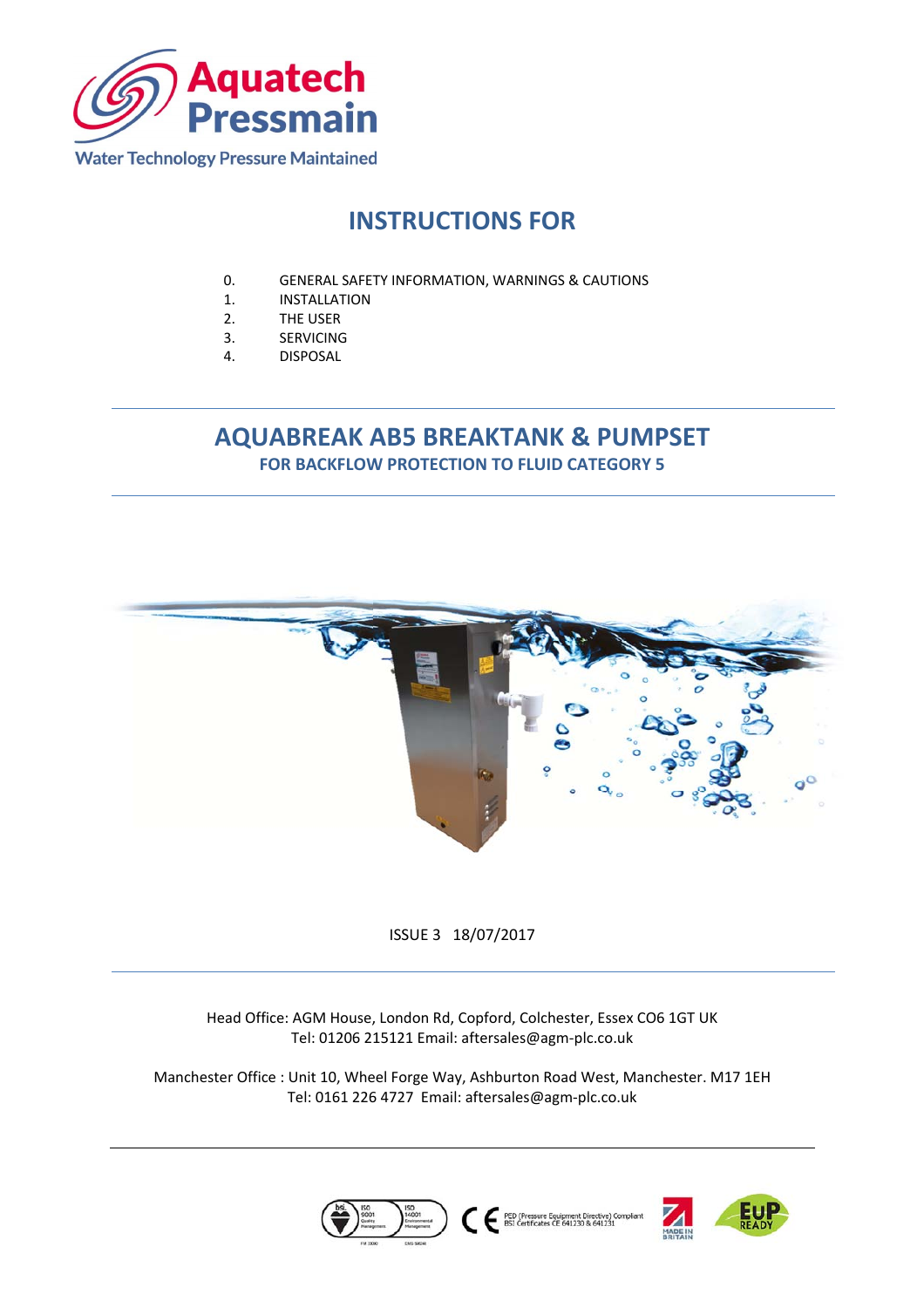These pumpsets are used for increasing the supply pressure of cold potable water whilst also providing back flow protection to fluid category 5.

# **CONTENTS**

|                                                           | 0. GENERAL SAFETY INFORMATION |
|-----------------------------------------------------------|-------------------------------|
|                                                           |                               |
|                                                           |                               |
|                                                           |                               |
|                                                           |                               |
|                                                           |                               |
| 1.1                                                       |                               |
| 1.2                                                       |                               |
| 1.3<br>1.3.1<br>1.3.2<br>1.3.3<br>1.3.4<br>1.3.5<br>1.3.6 |                               |
|                                                           |                               |
| 2.1                                                       |                               |
|                                                           |                               |
| 2.2                                                       |                               |
| 2.3<br>2.3.1<br>2.3.2<br>2.3.3<br>2.3.4                   |                               |
| 2.4                                                       |                               |
| 2.4.1                                                     |                               |
| 2.4.2                                                     |                               |
|                                                           |                               |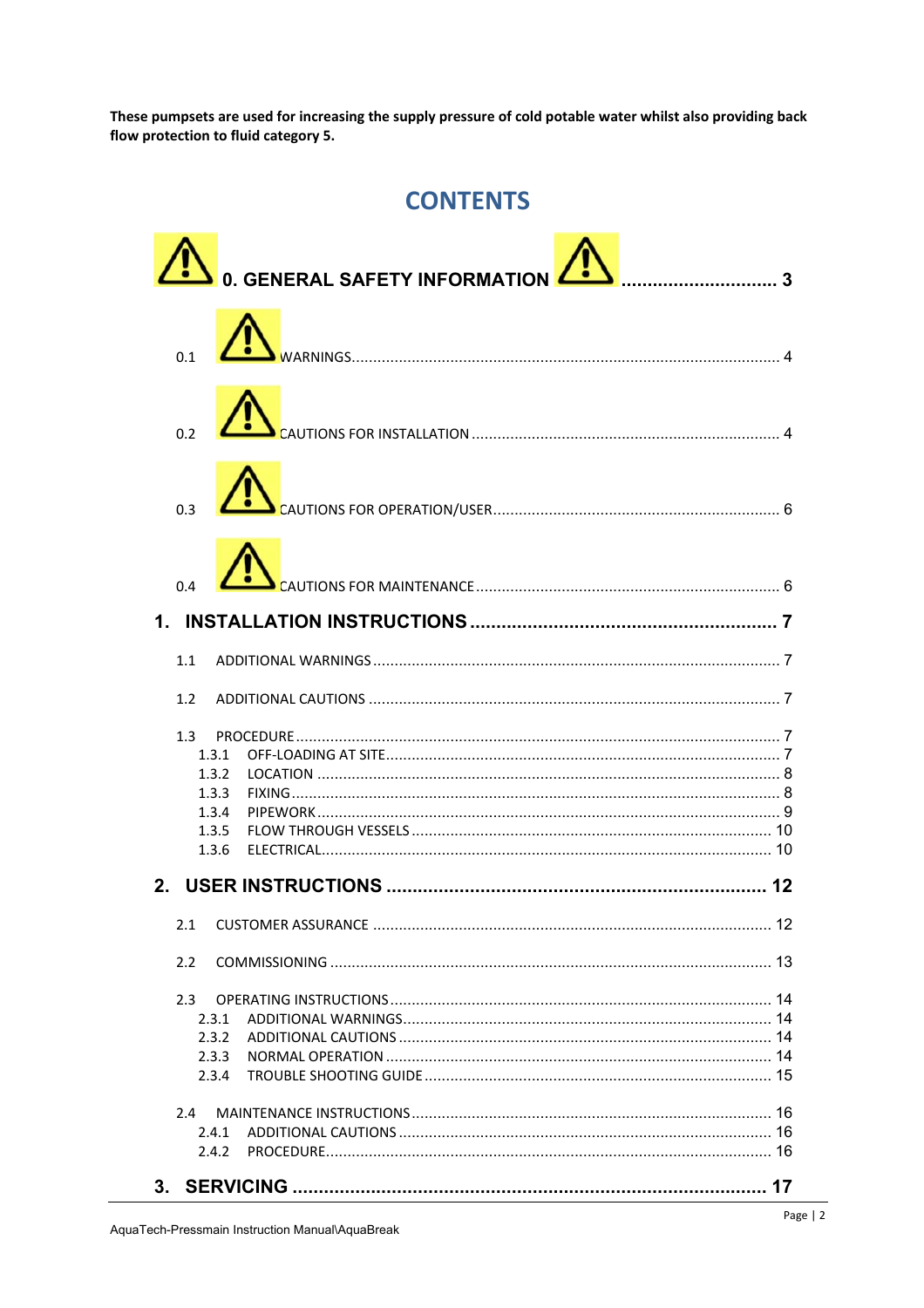|  | 3.2 |  |  |  |  |
|--|-----|--|--|--|--|
|  |     |  |  |  |  |
|  |     |  |  |  |  |
|  |     |  |  |  |  |
|  |     |  |  |  |  |



- $\triangleright$  These instructions are intended for the installer/operator/user/maintenance of this equipment and must be kept with the equipment, for the life of the equipment and made available to all persons. Please read GENERAL SAFETY INFORMATION 0.0, WARNINGS 0.1 and CAUTIONS 0.2, 0.3 & 0.4 before doing anything else, and then follow them carefully.
- The unit must only be installed/operated/used/maintained by a competent person; *A competent person is someone who is technically competent and familiar with safety practices and the hazards involved*.
- Hydraulic Accumulators/Expansion Vessels installed as part of/in conjunction with this equipment, with Pressure x Volume above 250 Bar‐litres, require regular formal inspection by a *competent person.* This is a Legal Requirement under the "Pressure Systems Safety Regulations" (PSSR) and the Owner/User should be made aware of their responsibility for this. (see section 3. Servicing).
- $\triangleright$  Failure to install/operate/use/maintain the equipment as recommended below could cause damage to the equipment any anything subsequently connected to it, and invalidate the warranty provided by AquaTech‐Pressmain to the buyer.
- $\triangleright$  Any damage caused to the equipment by misapplication, mishandling or misuse could lead to risk of **Electrocution, Burns, Fire, Flooding or injury to people or property** dependent upon the circumstances involved.
- $\triangleright$  This equipment contains moving/rotating parts that must remain guarded. Removal of or missing guards could lead to serious personal injury.
- This equipment automatically restarts after a power interruption.
- $\triangleright$  We accept no responsibility or liability for any consequences or damage/losses due to misapplication, mishandling or misuse of the equipment.
- It should be noted that the assembly of pressure equipment on site under the responsibility of the user (or his representative) is not subject to the Pressure Equipment Directive 97/23/EC. (National legislation covering assembly on site will apply)
- $\triangleright$  The latest version of this instruction manual with up to date safety information can be downloaded from our website at www.aquatechpressmain.co.uk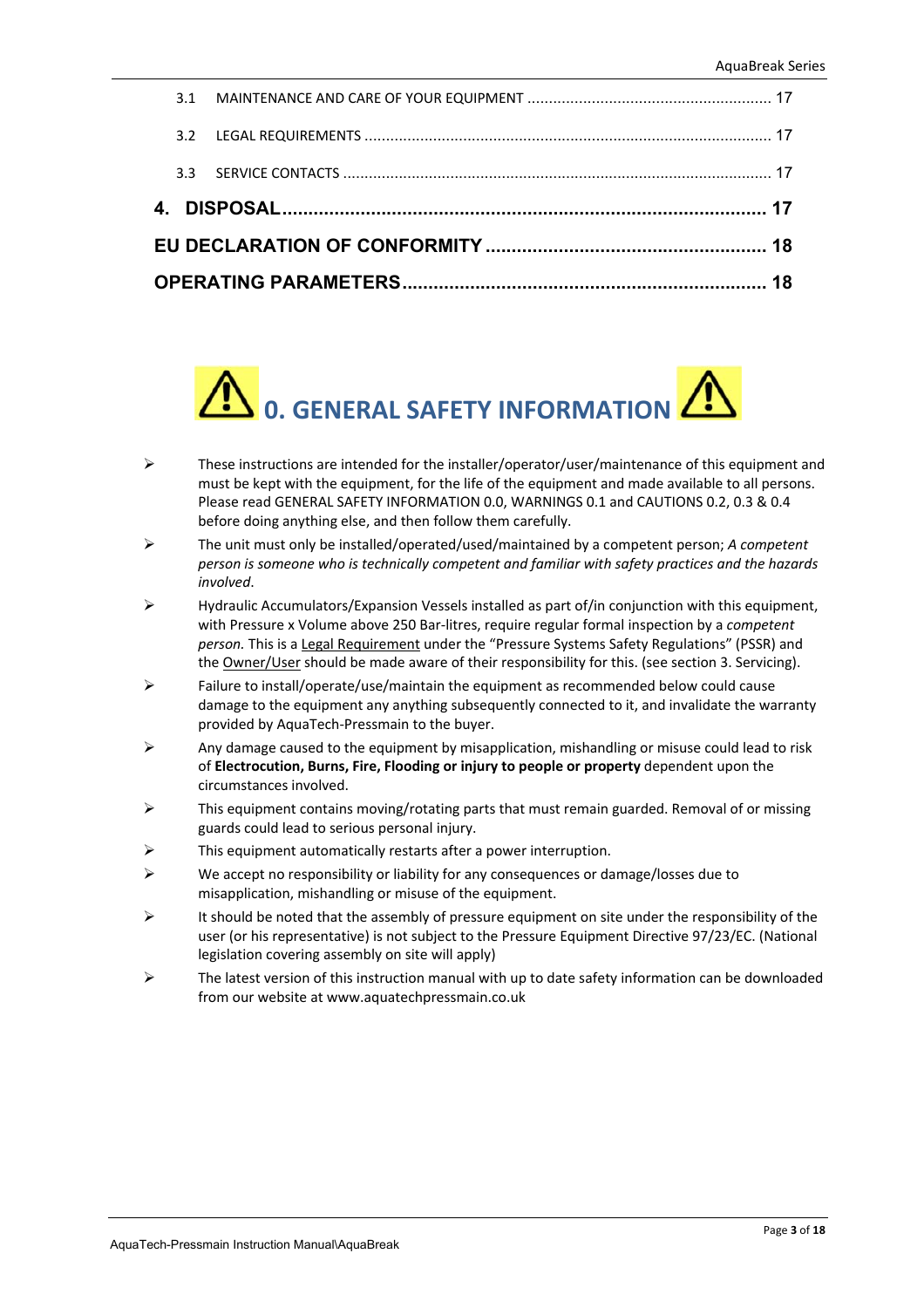

- **0.1.1 Do not touch any live parts for at least 5 minutes after switching off the electricity supply. Failure to observe this will constitute a severe Electric shock and/or Burns hazard and may be lethal.**
- **0.1.2 The equipment is only suitable for earth referenced supplies and must be permanently earthed to avoid Electric shock hazard.**
- **0.1.3 Metal parts (e.g. heat sinks) may reach temperatures of 90 degrees centigrade and will constitute a Burns hazard.**
- **0.1.4 The equipment must not be pressurised beyond the maximum working pressure as stated on pumps/pipework/vessels/control panel otherwise serious mechanical damage/destruction could occur causing injury to people or property.**
- **0.1.5 The equipment must not be heated/chilled beyond the maximum/minimum working temperature as stated on pumps/pipework/vessels/control panel otherwise serious mechanical damage/destruction could occur causing injury to people or property.**
- **0.1.6 Any damage to equipment, pumpset, vessels, pipework or system components caused by misapplication, mishandling or misuse could lead to Electric shock hazard, Burns hazard, Fire hazard, Flooding hazard or cause injury to people or property.**
- **0.1.7 This equipment may contain moving/rotating parts that must remain guarded. Removal of or missing guards could lead to serious personal injury.**
- **0.1.8 Pressure vessels must never be disassembled whilst in use, they contain high pressure air/gas charge which could cause injury to people or property.**
- **0.1.9 Ensure the base/foundation/plinth/wall to which the equipment is to be attached is sufficiently strong enough to carry the entire mass of the equipment including the water that it will contain under worst‐case fault conditions. E.g. fully saturated pressure vessel with no air charge, break tank full to overflowing, etc. Failure to observe this could cause serious mechanical damage/destruction resulting in injury to people or property.**
- **0.1.10 This equipment contains a fluid which may under certain circumstances leak/drip/spray fluid (e.g. servicing, repair or malfunction). Ensure any fluid discharge will not cause damage to the surroundings by taking appropriate action. E.g. install in a place that will not be damaged by leakage or install in a bunded area with adequate drainage.**

# **0.2** *C***. CAUTIONS FOR INSTALLATION**

- **0.2.1** READ GENERAL SAFETY INFORMATION 0.0, WARNINGS 0.1 and CAUTIONS 0.2, 0.3 & 0.4
- **0.2.2** The unit should only be installed/operated by a competent person; *A competent person is someone who is technically competent and familiar with safety practices and the hazards involved.*
- **0.2.3** Do not lift the pumpset by pipework. Lift the pumpset by the container pallet using a pallet/forklift or crane by passing strops underneath the skid using a spreader bar. Failure to utilise these facilities will result in damage to the pumpset.
- **0.2.4** Store in a dry place to avoid damp conditions deteriorating the equipment.
- **0.2.5** Protect against dirt, damage and frost. It is absolutely essential that no foreign matter such as pipe thread swarf, welding slag, grit or stones are allowed to enter the set. Debris of this type can cause severe damage to the mechanical seals, diaphragms and impeller. Frost/freezing will damage pumps/pipework and control panel components.
- **0.2.6** The equipment is only suitable for installation in a clean, dust free indoor environment, with adequate protection from heat and frost, and sufficient ventilation to ensure cooling of the motors. Ambient air temperature should be between 5 and 40 degrees centigrade, non-condensating. Operation outside of these conditions could seriously damage the equipment.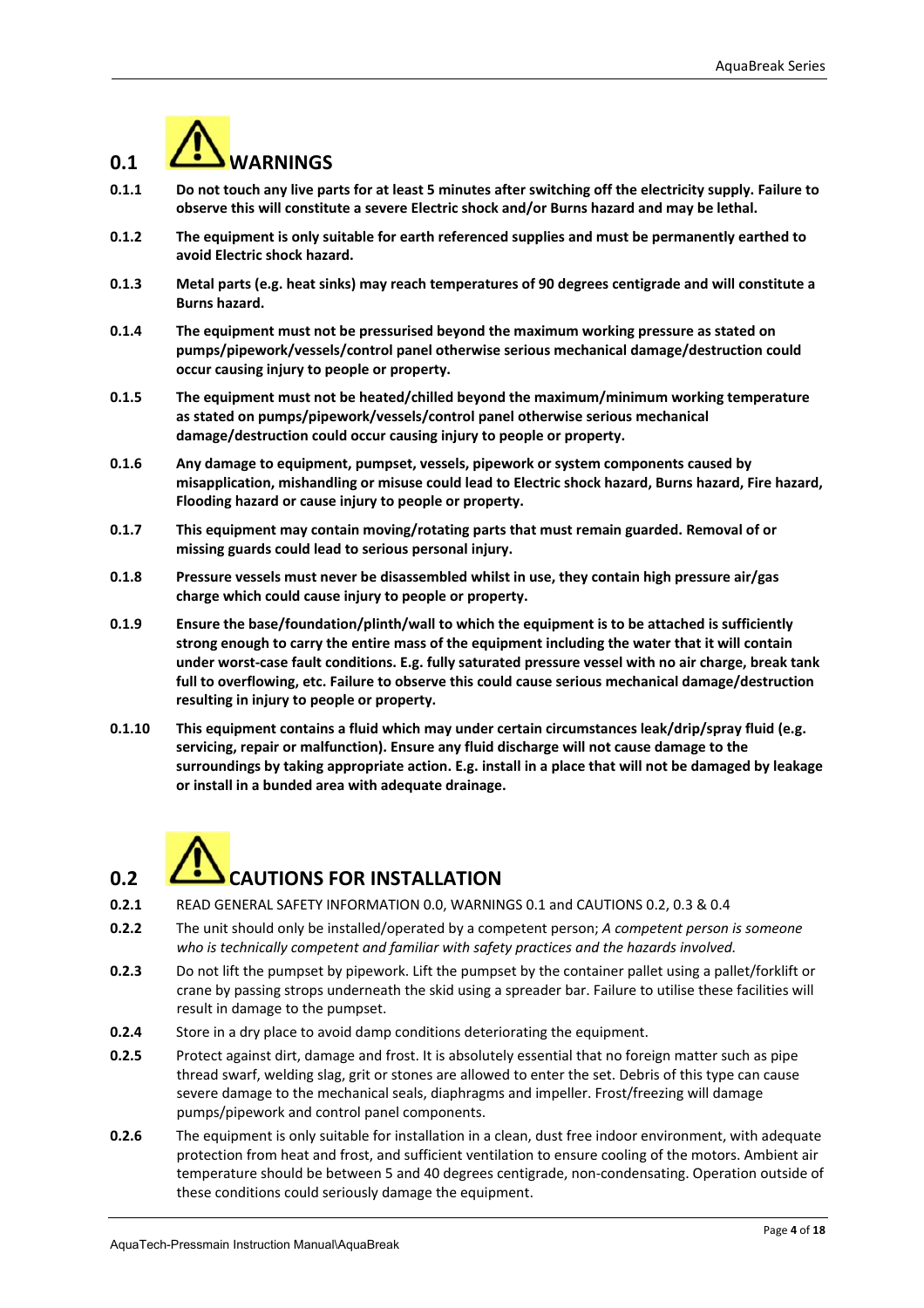- **0.2.7** If the equipment were to be stored or taken out of service for a period of time (e.g. 1 week or more), then we would recommend draining the equipment of all water/liquid (with due regard to any local regulations) to prevent frost damage to components. When restarting is required we would recommend commissioning by our authorised service agent.
- **0.2.8** Ensure the base/foundation/plinth/wall to which the equipment is to be attached has sufficient mass compared to the equipment, in order to avoid noise/vibration transmission. E.g. the mass of the base should be at least five times the mass of the equipment.
- **0.2.9** Ensure the electrical supply is the correct voltage, current, frequency and type for the equipment supplied and that suitable circuit protection equipment is installed in the supply. Incorrect electrical installation could be an electric shock/burns/fire hazard.
- **0.2.10** When accessing the control panel to make electrical connections adopt anti-static procedures e.g. wear anti-static earthed wristband, to avoid risk of damaging the controller.
- **0.2.11** All products that are packaged to include Pressure vessel(s)/Hydraulic Accumulator(s)/Expansion Vessel(s) are classed as "Assemblies" under the Pressure Equipment Directive (PED). Where units are despatched with "Loose" vessel(s) for assembly on site it is absolutely essential that they be installed as detailed in the instructions using the fittings provided where appropriate. Failure to observe this will nullify compliance with the PED and may present a safety hazard. Your warranty may also be affected.
- **0.2.12** Where Hydraulic Accumulator(s)/Expansion Vessel(s) are supplied as a loose item, they must be installed/connected correctly before operating the equipment, otherwise serious damage from over‐ pressure/pump overheating could occur.
- **0.2.13** Do not operate this equipment/pumpset prior to commissioning (section 2.2) This could cause irreparable damage to equipment/pumpset/pipework/system components.
- **0.2.14** Isolate the equipment/pumpset before pressure testing system. Excess pressure could irreparably damage the pressure transducer, pressure switches (where fitted) and the diaphragms of pressure vessel/hydraulic accumulators.
- **0.2.15** It is the installers' responsibility to ensure subsequent pipework etc can accept the pressures generated by the equipment/pumpset and to install an overpressure safety device into the system with due respect to the suction pressure present on the pumpset, the pump closed valve pressure stated on the pump, the maximum working pressure stated on any of the attached pressure vessels and any other device connected to the system e.g. boilers, calorifiers etc.
- **0.2.16** When chlorination of the system is carried out, ensure that any residual chlorine is removed by thorough flushing as detailed in the HSE approved code of practice L8, to avoid damaging the equipment/pumpset. The normal level of chlorination is up to 2 parts per million (ppm), but shock dosing for sterilization purposes, at 25‐50 ppm for 24‐48 hours is acceptable as long as all chlorine is removed once the process is complete. Chlorination beyond these limits could seriously damage pumpset components and WILL NOT be covered by the warranty.
- **0.2.17** The installer/user is responsible for the installation of the correct earthing and protection according to valid national and local standards. All operations must be carried out by a suitably qualified person.
- **0.2.18** The equipment is only suitable for earth referenced supplies and must be permanently earthed to avoid electric shock hazard.
- **0.2.19** The equipment must be permanently earthed with appropriate sized Earthing.
- **0.2.20** We recommend the use of a 30mA RCD to provide electrical safety.
- **0.2.21** Never perform high voltage resistance tests on control panels, variable speed drives/motors without first disconnecting the panel/drive/motor from the circuit being tested as this will damage the built in electronic components.
- **0.2.22** Metal parts (e.g. heat sinks) may reach temperatures of 90 degrees centigrade.
- **0.2.23** Where "Expansion vessels" are used on Domestic hot water systems (DHWS) or LTHW heating system pressurisation units, the temperature of the fluid returning to the vessels should not exceed 70 degrees Centigrade as this could damage the vessel diaphragm. Where the temperature exceeds 70C an intermediate cooling vessel should be fitted.
- **0.2.24** Where "Expansion vessels" are used on Domestic hot water systems (DHWS) or LTHW heating system pressurisation units, the glycol content in the water must not exceed 50%.
- **0.2.25** Drain cocks/valves and air bleed screws must not be left open as this could cause flooding.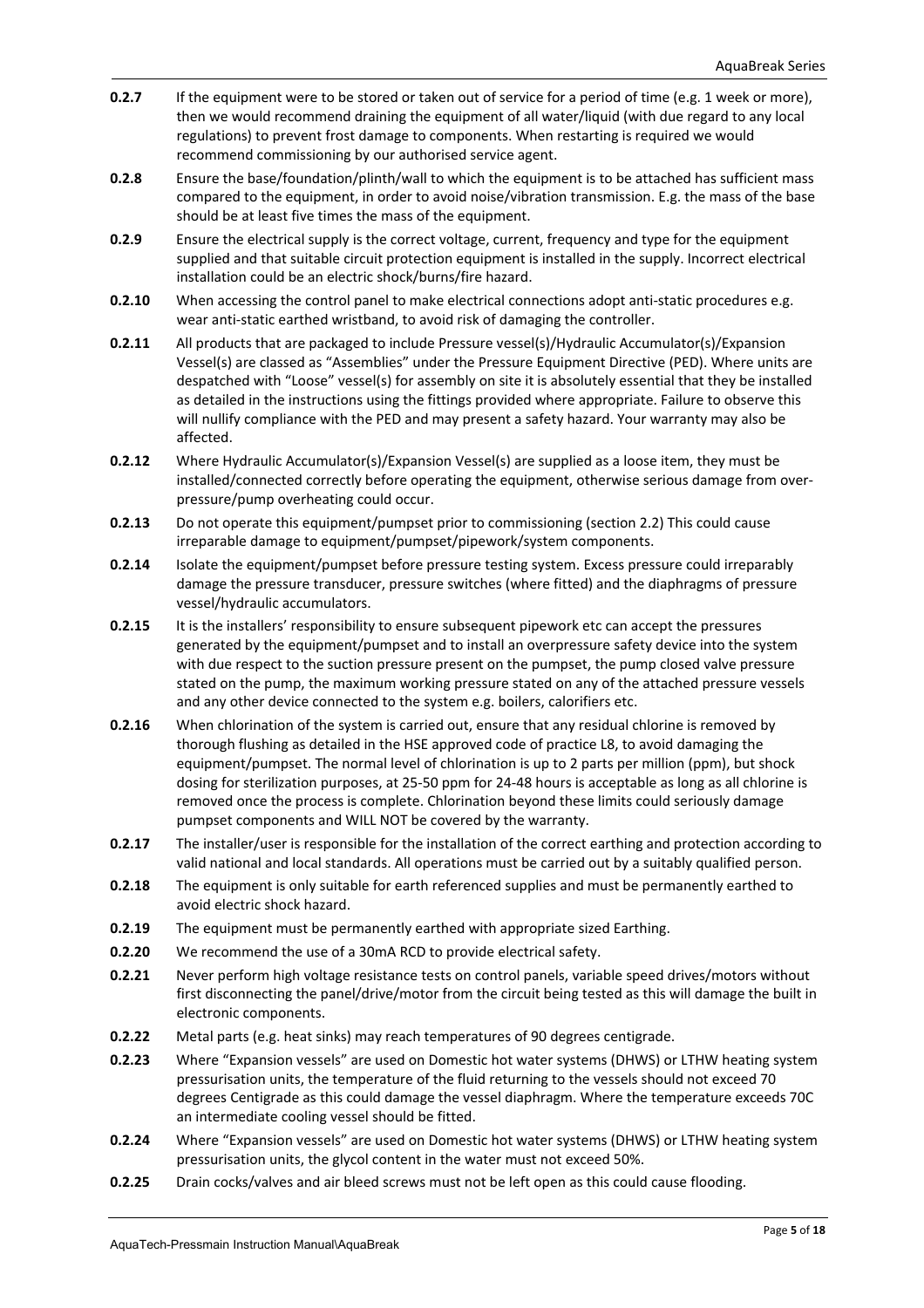- **0.2.26** Ensure the Y strainer (100um) and isolation valve is installed on the inlet to the breaktank, failure to install these will cause the solenoid to jamb and overflow the break tank.
- **0.2.27** Ensure a pressure reducing valve set at a maximum of 3.0Bar is installed on the inlet to the breaktank if the mains water supply pressure exceeds 3.0Bar.



- **0.3.1** READ GENERAL SAFETY INFORMATION 0.0, WARNINGS 0.1 and CAUTIONS 0.2, 0.3 & 0.4
- **0.3.2** The unit should only be operated/used by a competent person; *A competent person is someone who is technically competent and familiar with safety practices and the hazards involved.*
- **0.3.3** The Owner/User of this equipment has a Legal Responsibility to ensure that it is subject to regular formal inspections. See Section 3. Servicing, for details.
- **0.3.4** Where Hydraulic Accumulator(s)/Expansion Vessel(s) are supplied as a loose item, they must be installed/connected correctly before operating the equipment, otherwise serious damage from over‐ pressure could occur.
- **0.3.5** The set must not be run until commissioned, this could irreparably damage the pump set and/or system components/pipework connected to it.
- **0.3.6** The pumpset should be left switched ON for normal operation.
- **0.3.7** Ensure pumpset has an adequate water supply at all times to prevent dry running causing pump seal damage and water leakage.
- **0.3.8** Do no attempt to start pumps without liquid in volutes (pumps must be fully primed, see 1.2.2); mechanical seals must have a film of liquid between faces for proper operation and to prevent damage.
- **0.3.9** Minimum flow rate: Due to the risk of overheating, do not use the pump at a flow below the minimum flow rate. For cold water this is generally 10% of the pump flow rate as displayed on the pump data plate, on the pump body.
- **0.3.10** Portable telephones or other electro-magnetic equipment must not be used near the set to avoid corruption of program and unpredictable operation of unit.



# **0.4 CAUTIONS FOR MAINTENANCE**

- **0.4.1** READ GENERAL SAFETY INFORMATION 0.0, WARNINGS 0.1 and CAUTIONS 0.2, 0.3 & 0.4
- **0.4.2** The unit should only be operated/maintained by a competent person; *A competent person is someone who is technically competent and familiar with safety practices and the hazards involved.*
- **0.4.3** To prevent seizing, pumpsets must not be left unused for long periods (e.g. 1 week).
- **0.4.4** The pumps must be run regularly to avoid stagnation of water in the pumps/pipework (e.g. daily).
- **0.4.5** Do not vent air from air valves on vessels. These are for adjustment of pre-set cushion pressures. If wrongly adjusted this will lead to incorrect operation of the pumpset and possible damage to pumps, pipework and system components from overheating and over‐pressure.
- **0.4.6** Switch OFF pumpset before accessing pumps and/or control panel.
- **0.4.7** The pump inlet strainer must be periodically cleaned.
- **0.4.8** The mains water inlet strainer must be periodically cleaned.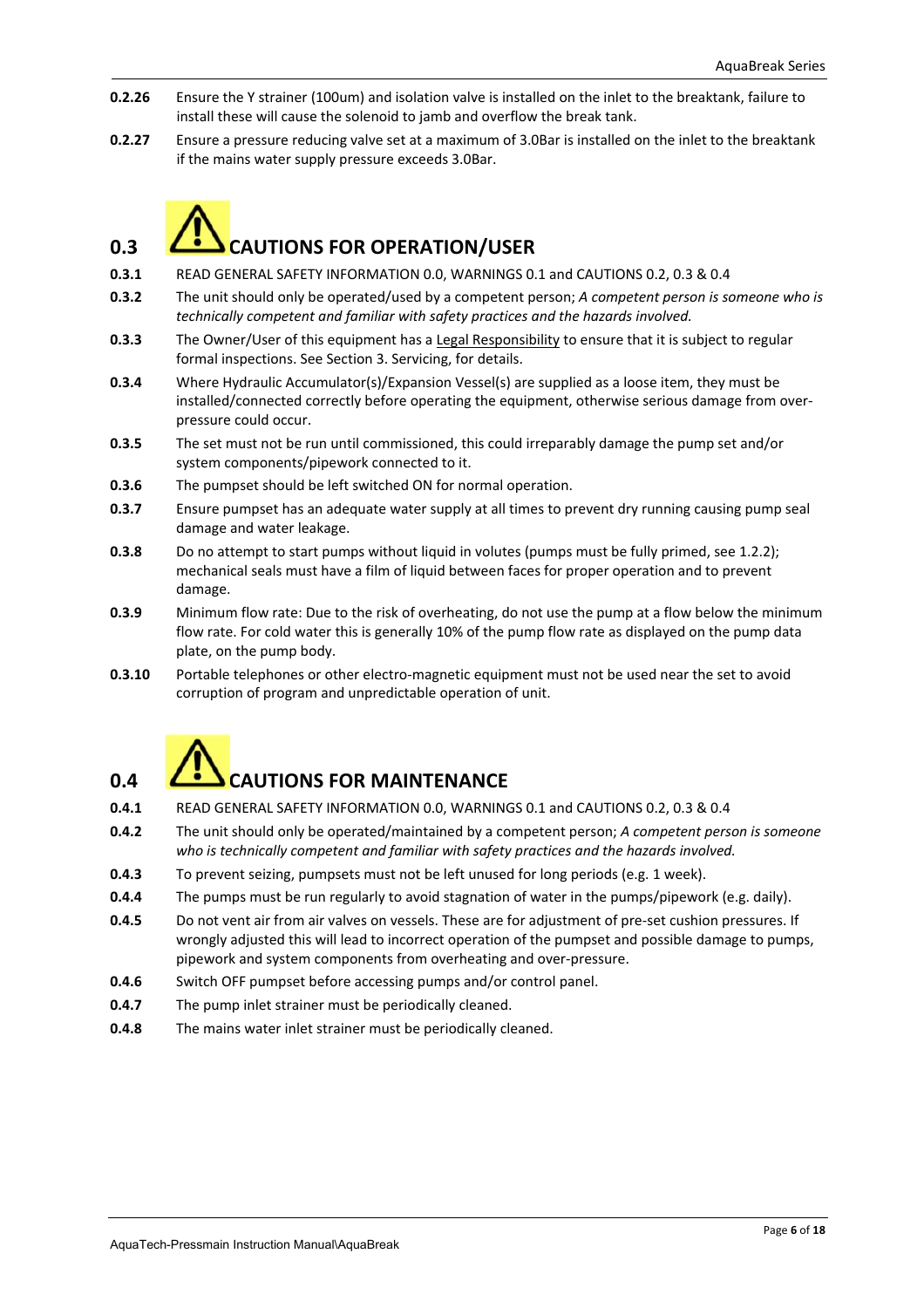# **1. INSTALLATION INSTRUCTIONS**

 These instructions are intended for the installer of this pressure booster set. Please follow them carefully.

 The unit should only be installed by a competent person; *A competent person is someone who is technically competent and familiar with safety practices and the hazards involved*.

 Failure to install the equipment as recommended below could invalidate the warranty provided by AquaTech‐Pressmain to the purchaser.

### **1.1 ADDITIONAL WARNINGS**

#### **READ GENERAL SAFETY INFORMATION 0.0, WARNINGS 0.1 and CAUTIONS 0.2, 0.3 & 0.4**

#### **1.2 ADDITIONAL CAUTIONS**

- **1.2.1**  READ GENERAL SAFETY INFORMATION 0.0, WARNINGS 0.1 and CAUTIONS 0.2, 0.3 & 0.4.
- **1.2.2**  Ensure the Y strainer (100um) and isolation valve (supplied as loose item) is installed on the inlet to the breaktank (see fig 1.3), failure to install these will cause the solenoid to jamb and overflow the break tank.
- **1.2.3**  Ensure the quick release filter (supplied as loose item) is installed in the breaktank overflow warning pipe (see fig 1.3)
- **1.2.4** Mains water pressure to unit should be between 1.0 and 3.0Bar. Ensure a pressure reducing valve set at a maximum of 3.0Bar is installed on the inlet to the breaktank if the mains water supply pressure exceeds 3.0Bar.
- **1.2.5** Ensure the pump is primed before starting otherwise the pump seal will be damaged and cause a leak (see fig 1.1a).
- **1.2.6**  The maximum static outlet pressure is 12 metres for AB5‐45 (height from the pump discharge to the highest point of the system pipework), or 8 metres for AB5‐35.
- **1.2.7**  Ensure the control vessel air charge is set correctly (1.3Bar) otherwise erratic operation will occur (pump will not start/stop correctly).
- **1.2.8**  We recommend system pipework should be 22mm only reducing to 15mm at the terminal fitting.
- **1.2.9**  Ensure the pressure vessel that is factory fitted to the pump assembly is still tight after transit, it should be hand tight only, DO NOT over tighten the pressure vessel, this will lead to damage to the vessel/fitting and subsequent leakage (see Fig 1.1b).



# **1.3 PROCEDURE**

**1.3.1 OFF‐LOADING AT SITE** 



Fig 1.1a Pump priming plug **Fig 1.1b Vessel hand tight only**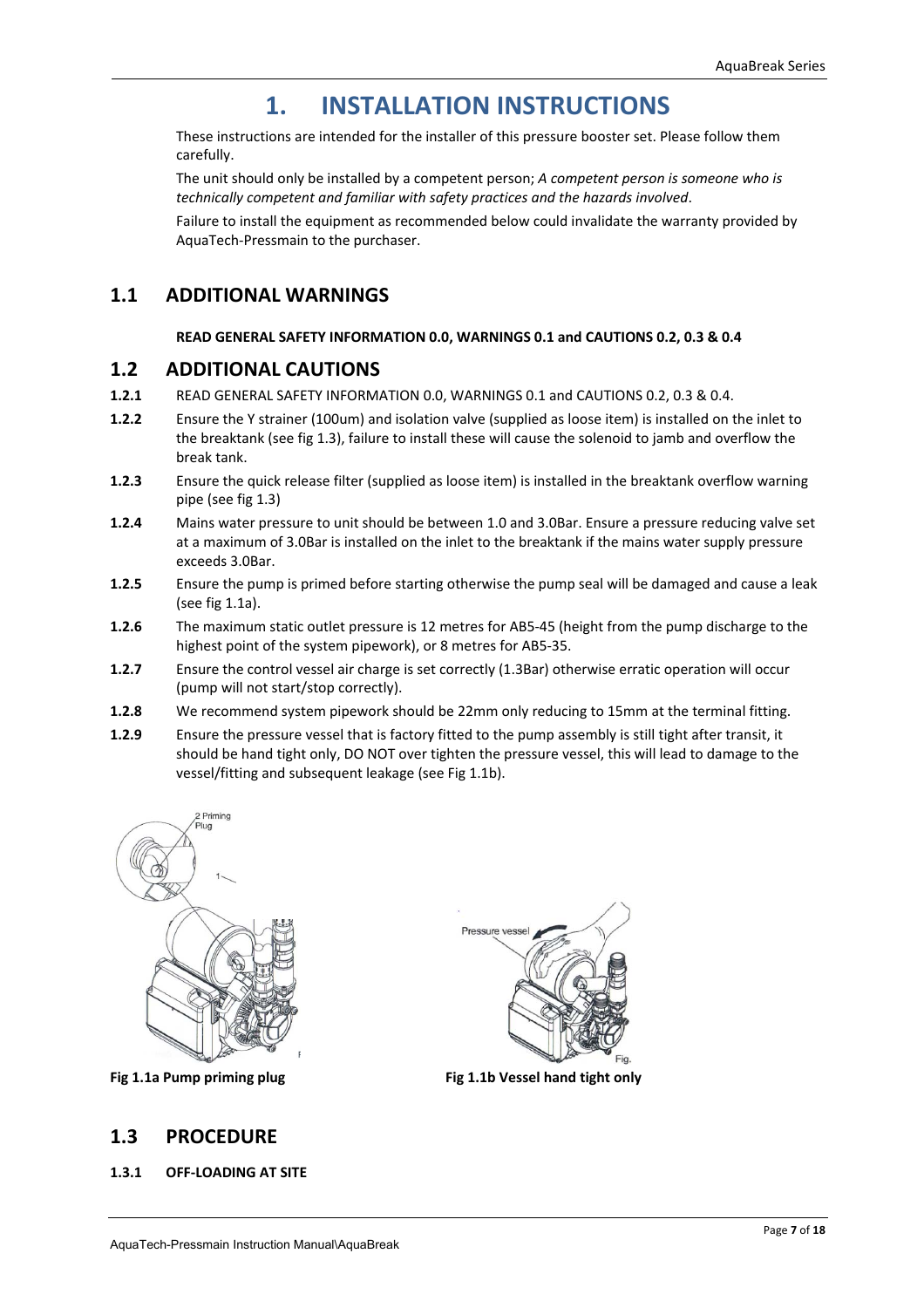**Do not lift pumpset by pipework**. Lift the pumpset by the container pallet using a pallet/forklift or crane by passing strops underneath the skid using spreader bar.

Failure to utilise these facilities could result in damage.

#### **1.3.2 LOCATION**

 If the set is to be installed in an unheated room, ensure that there is adequate frost protection. The location of the equipment should have adequate drainage, bunding or other appropriate measures to protect assets and the building fabric in the event of leakage or water spillage. Failure to provide such measures may result in water damage to property and assets.

 Ensure that location for pumpset provides adequate clear space to accommodate unit with reasonable access to all parts; AquaTech‐Pressmain recommend a minimum distance of 500mm all round. There must be sufficient room to: ‐

fully open panel door;

lift and withdraw pumps;

withdraw diaphragms from vessels.

 Any Hydraulic Accumulator supplied should be located as near as possible to the discharge side of the pumpset.

**Should any of these location conditions not be satisfied AquaTech‐Pressmain reserve the right to charge labour on any warranty work required on the pumpset.** 

#### **1.3.3 FIXING**

 Lugs are provided for wall fixing on the back of the panel. Install the set on a flat, even and level surface, in a location that is easily accessible. If floor mounted then install on a raised plinth to keep set above damp floor.

 Locate unit in position. If necessary, level by inserting packing strips adjacent to bolt positions. Firmly attach pumpset to wall/base.



**Fig. 1.2**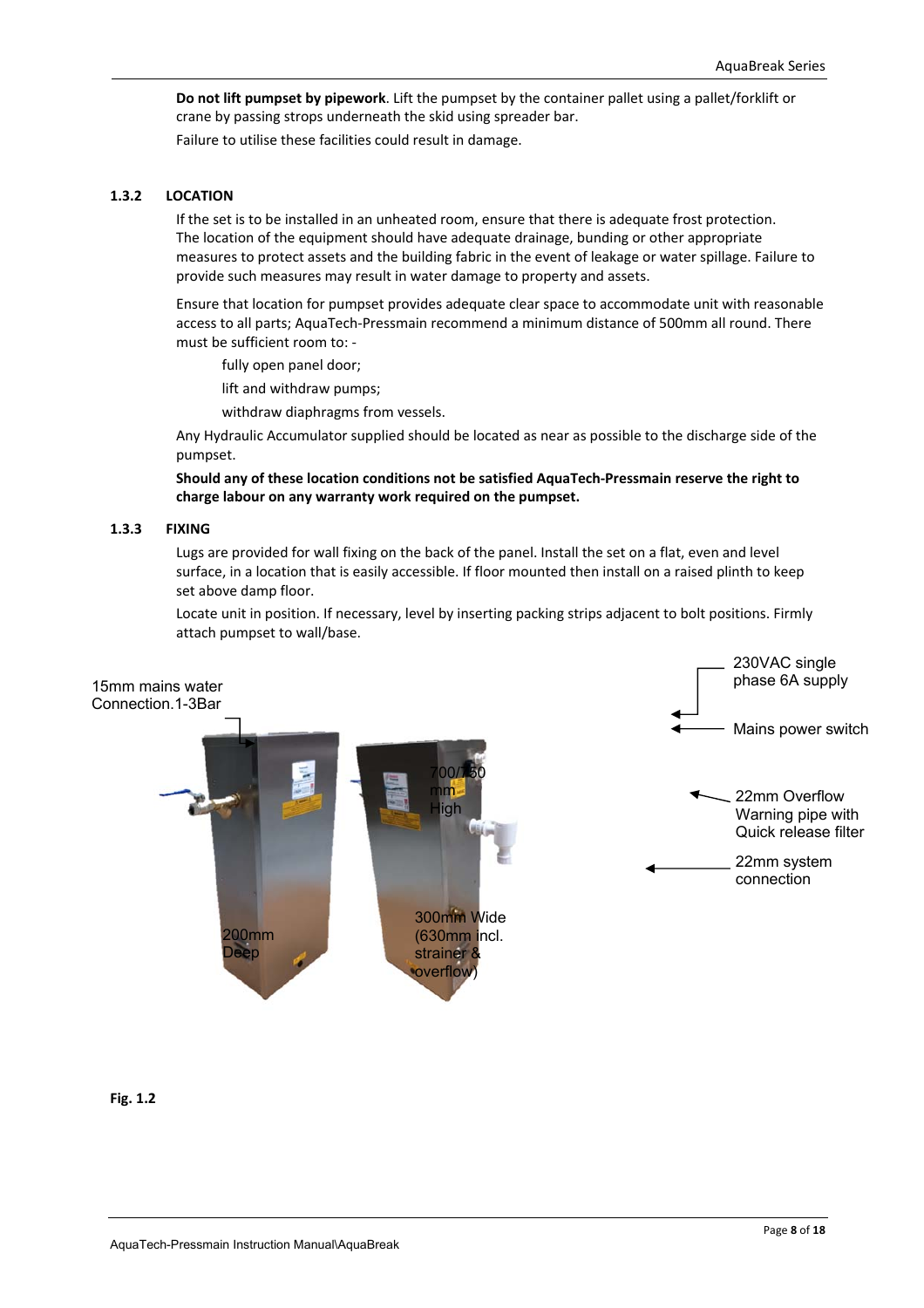



**Fig. 1.3a & b Mains water connection showing strainer and isolating valve installed & Quick release filter attached to overflow warning pipe (supplied loose).** 

#### **1.3.4 PIPEWORK**



**Fig. 1.4 Typical Pipework arrangement** 

- **1.3.4.1**  Ensure the isolation valve & strainer (supplied loose) is fitted to the mains water inlet. Particles/debris must not enter the mains water solenoid valve, otherwise it may stick open and cause leakage/flooding.
- **1.3.4.2**  Mains water pressure should be 1Bar minimum, 3Bar maximum. If the pressure exceeds 3Bar then a pressure reducing valve (not supplied) must be fitted before the mains water inlet to the pumpset.
- **1.3.4.3**  Ensure the quick release filter (supplied as loose item) is installed in the breaktank overflow warning pipe and connected to drain with an air‐break e.g. tundish in a conspicuous location.
- **1.3.4.4 Under no circumstances fit an extra non‐return valve**, to the discharge, as it may interfere with the correct operation of the non‐return valve already fitted as standard in the pumpset.
- **1.3.4.5**  Connect site pipework to mains water inlet and discharge, ensuring adequate support is provided to avoid imposing pipe strain on pumpset. The connecting pipework should not be smaller than that of the pumpset i.e. 15mm mains water inlet, 22mm discharge
- **1.3.4.6** Where Hydraulic Accumulator(s)/Expansion Vessel(s) are supplied as a loose item, they must be installed/connected correctly before operating the equipment, otherwise serious damage from overpressure/pump overheating could occur.
- **1.3.4.7** All hydraulic accumulators and expansion vessels fitted to the system must have isolating and drain off valves to enable them to be serviced and removable pipework to enable the diaphragm to be replaced.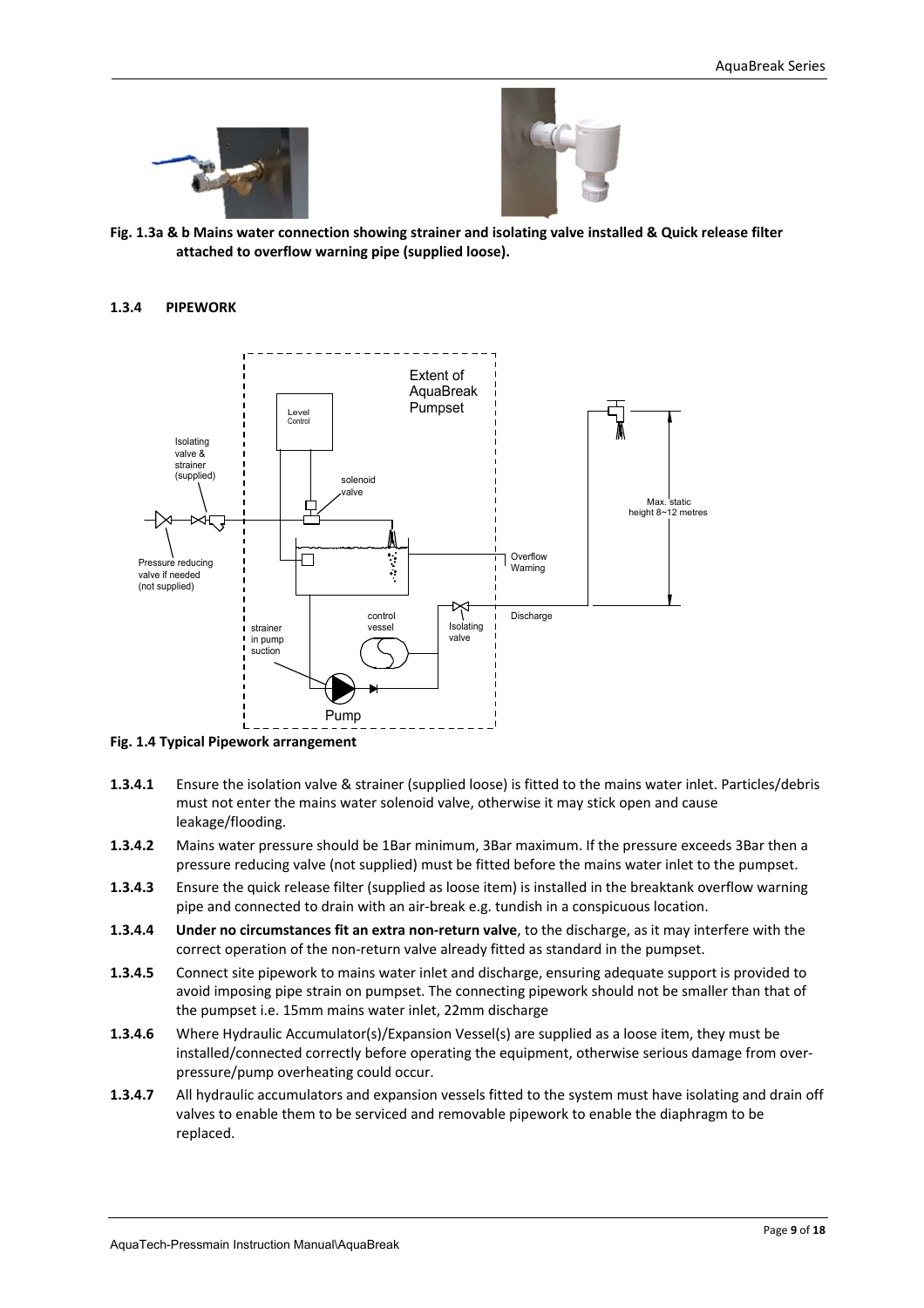

**Fig. 1.5a & b Isolation valve on pipework & Flexible hose with drain cock on vessel (non‐flow through vessel shown)**

#### **1.3.5 FLOW THROUGH VESSELS**

Some installations require flow through vessel(s) supplied loose for site fitting into the discharge pipework via a flowjet isolation and drain valve. The number and size of vessels supplied varies according to site conditions. Ensure "O‐ring" is in place inside valve to prevent leakage.



#### **Fig. 1.6a & b Fit flow through vessel into discharge system pipework flowjet valve.**

Set up the vessel so the air charge filling valve (top) is accessible for future maintenance. All vessels must have isolating and drain off valves fitted to enable them to be serviced.

Set the air cushion pre-charge pressure to the correct level (see section 2.4), dependent on the application required for the vessel. Refer to the Operating parameters at the back of this manual or contact Aquatech‐ Pressmain for advice.

#### **1.3.6 ELECTRICAL**

### **WARNING: DO NOT TOUCH ANY LIVE PARTS FOR AT LEAST 5 MINUTES AFTER SWITCHING OFF THE POWER TO ALLOW CAPACITORS TO DISCHARGE**

READ GENERAL SAFETY INFORMATION 0.0, WARNINGS 0.1 and CAUTIONS 0.2, 0.3 & 0.4

- **1.3.6.1** All wiring must comply with the latest edition of local wiring Regulations.
- **1.3.6.2 Wear anti‐static wrist strap at all times** to avoid static discharge causing problems with the built in electronic program.
- **1.3.6.3** Connect incoming electrical mains supply to identified terminals on isolator IS1 in control panel (see fig. 1.7). Ensure voltages and frequency indicated on the motor nameplates and wiring diagrams correspond with supply mains data and that the supply fuse type & rating is correct for the total current rating of the equipment.
- **1.3.6.4** Complete any required earth bonding.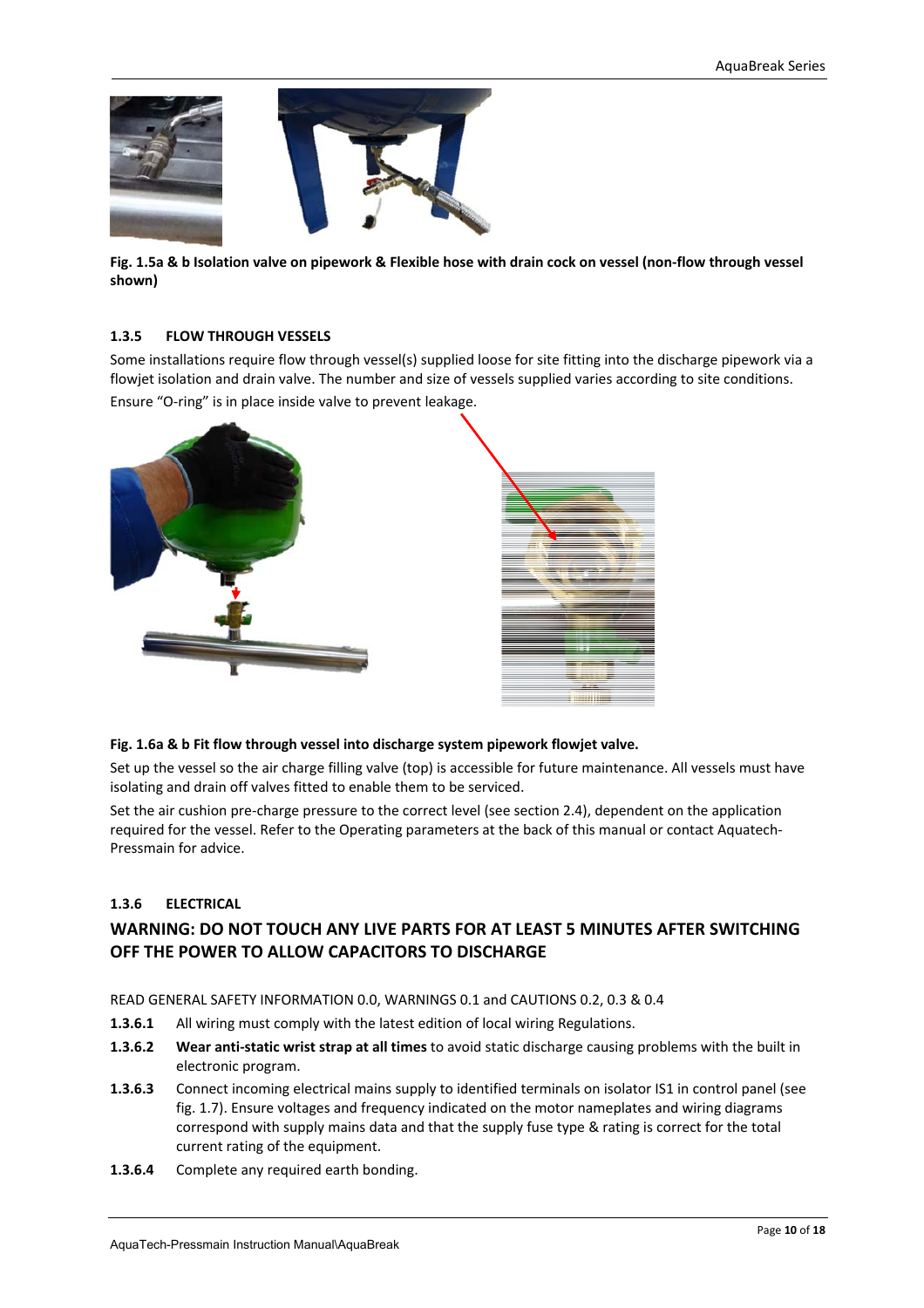

**Fig. 1.7 Typical example of AquaBreak electrical connections.** 



**Fig. 1.8 Typical example of AquaBreak pump motor terminal box connections.**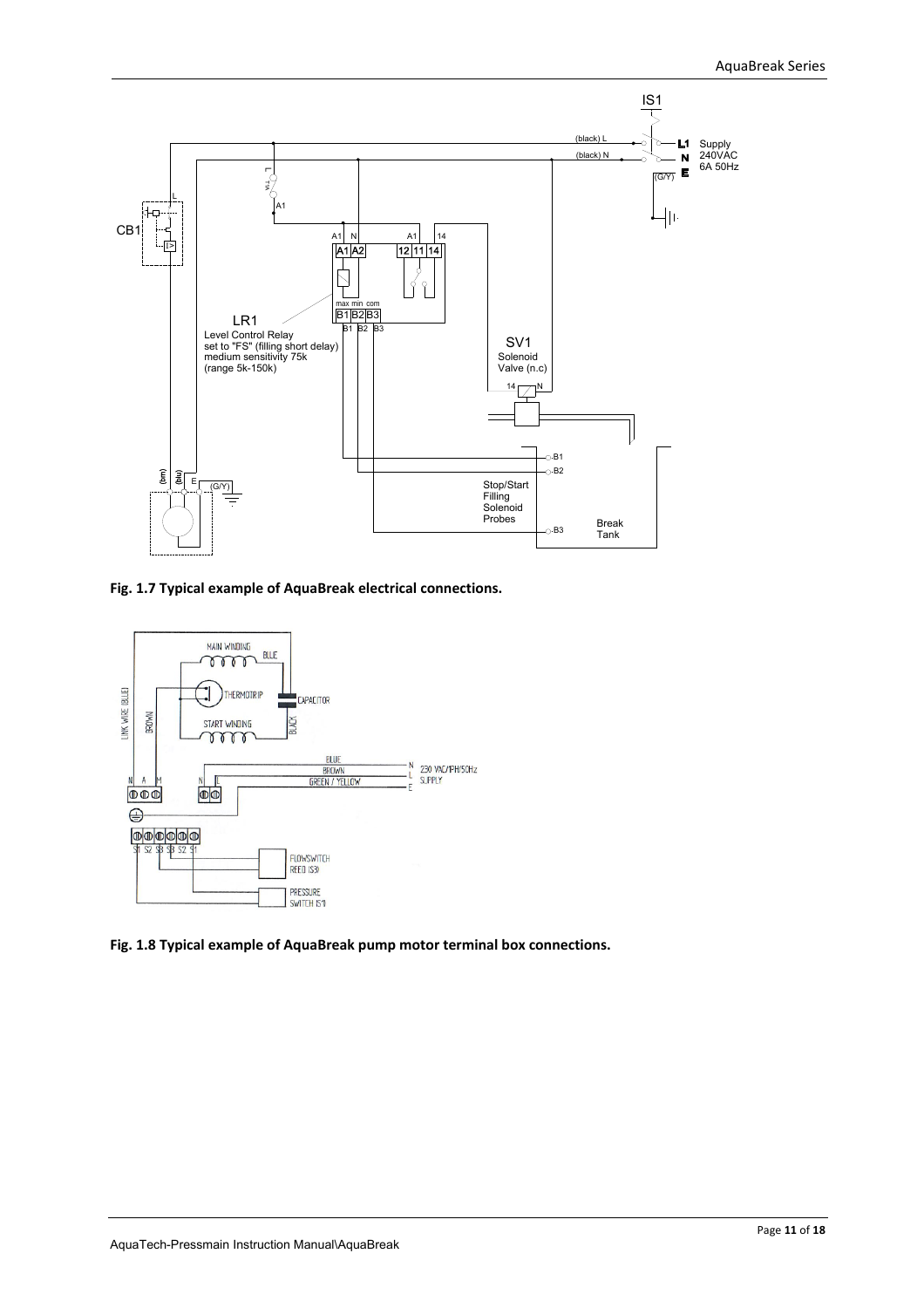# **2. USER INSTRUCTIONS**

# **2.1 CUSTOMER ASSURANCE**

**AQUATECH‐PRESSMAIN ASSURE YOU THAT IF ANY PART OF THIS EQUIPMENT BECOMES DEFECTIVE DUE TO FAULTY MANUFACTURE OR MATERIALS WITHIN 12 MONTHS FROM THE DATE OF INVOICE OR 12 MONTHS FROM DATE OF COMMISSIONING BY AUTHORISED AQUATECH‐PRESSMAIN AGENT, THE PART WILL BE REPAIRED OR REPLACED.** 

The only conditions are: ‐

- The equipment must have been installed, commissioned, operated and maintained as recommended by **AquaTech‐Pressmain.**
- The equipment must not have been neglected, misused, modified, or used for any other purpose than its original application.
- The commissioning should be carried out within 6 months of the date of invoice by an authorised **AquaTech‐ Pressmain** agent.
- This Assurance does not apply to those items not supplied by us or to defects arising from parts not made or approved by **AquaTech‐Pressmain**. The individual manufacturers own policies for dealing with defects will apply.
- Any part repaired or replaced under these Assurances will be covered for the balance of the appropriate Assurance period.
- If we have any disagreement about these Assurances which we are unable to resolve we will both abide by the decision of an agreed Arbitrator or, if we are unable to agree, one appointed by the Building and Engineering Services Association (B & ES) Arbitration Scheme Rules.
- These Assurances are in addition to, and do not detract from, the contractual rights you have under Statute or at common law.
- Failure to comply with the installation, commissioning and maintenance procedures will invalidate the warranty.

#### **For full details please see the AquaTech‐Pressmain "CONDITIONS OF SALE"**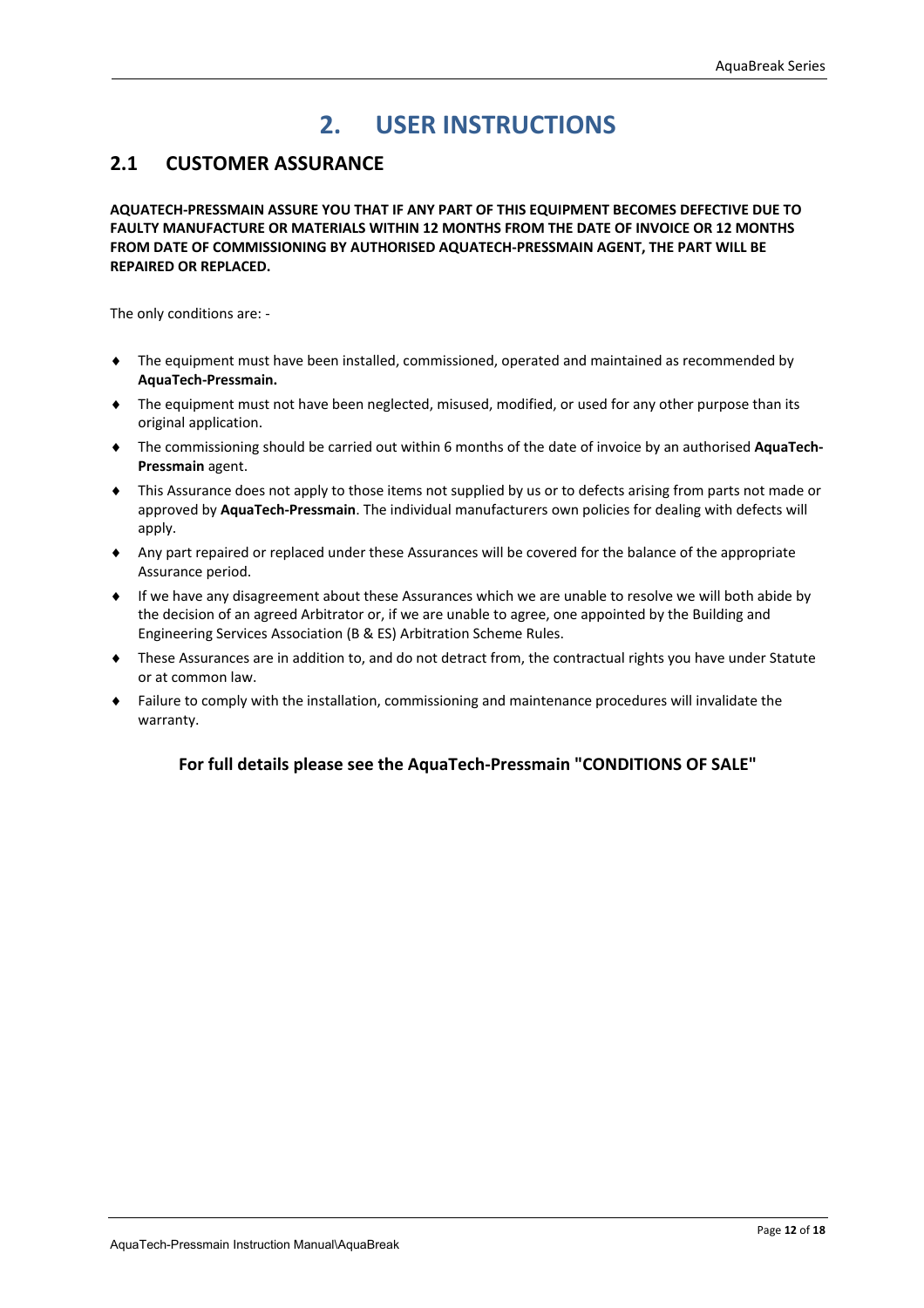# **2.2 COMMISSIONING**

The unit should only be commissioned by a competent person; *A competent person is someone who is technically competent and familiar with safety practices and the hazards involved*.

- **2.2.1**  READ GENERAL SAFETY INFORMATION 0.0, WARNINGS 0.1 and CAUTIONS 0.2, 0.3 & 0.4. plus the additional warnings and cautions 1.1 & 1.2
- **2.2.2**  This pumpset has been tested in the factory prior to delivery. However, it is impossible to simulate the actual on‐site conditions, especially if they are unusual. Therefore we can (if required) **commissioned the pumpset** , make any necessary adjustments and leave the set in operational order. Please see contact information at the end of this manual.
- **2.2.3**  Should you wish to commission the pumpset yourself, then please follow the instructions below: You must ensure that;
- 2.2.3.1 the equipment has been correctly installed;
- 2.2.3.2 a written scheme of examination has been obtained where required under the Pressure Systems Safety Regulations;
- 2.2.3.3 any necessary chlorination or other treatment has been completed;
- 2.2.3.4 the system pipework has been thoroughly flushed prior to final connection of the pumpset to ensure any contaminants/chemical residues and foreign particles have been completely removed;
- 2.2.3.5 an adequate water supply (1 to 3Bar) and permanent electricity supply (230vac 1 phase 50Hz 6 Amp) are available;
- 2.2.3.6 the pipework etc in the building being served by the pumpset is capable of accepting the generated pressures.
- **2.2.4** with the power and water OFF, check tightness of all mechanical and electrical connections, to ensure they have not loosened during transit.
- **2.2.5** with the pumpset switched off (IS1) and the motor circuit breaker switched off (CB1), close the discharge isolating valve.
- 2.2.6 close the mains water inlet isolating valve, check and clean the strainer, re-install strainer ensuring it is leak free.
- **2.2.7** check the control vessel air charge is correct (1.3Bar) when there is no pressure on the discharge.
- **2.2.8**  check and clean pump suction strainer/inlet filter (See Fig 2.1)
- **2.2.9**  slowly open mains water inlet valve, switch on unit to allow solenoid valve to open and fill the mains water break tank.
- **2.2.10** ensure the pump is primed (filled with water) before starting otherwise the pump seal will be damaged and cause it to leak (see fig 1.1a).
- **2.2.11** once the pump is fully primed, switch the pump motor circuit breaker (CB1) on and allow the pump to pressurise against the closed discharge valve. The pump should stop when closed valve pressure has been achieved (plus a short run on time).
- **2.2.12** ensure all system outlets are closed, SLOWLY open the pumpset discharge valve to allow the pump to pressurise the system pipework. Check for leaks and repair them.
- **2.2.13** open and close each system outlet in turn allowing water to flow from each outlet until all the air is purged. As each outlet is opened and closed the pump should start and stop (stops after a short time delay).
- **2.2.14** if any outlet on the system is opened and closed this should cause the pump to start and stop and the breaktank to refill as necessary. If this is so then the pumpset is working normally.
- **2.2.15** check for normal operation and that no leaks are present, check all isolation valves on the pumpset are open and all covers are fixed in place before leaving the installation unattended.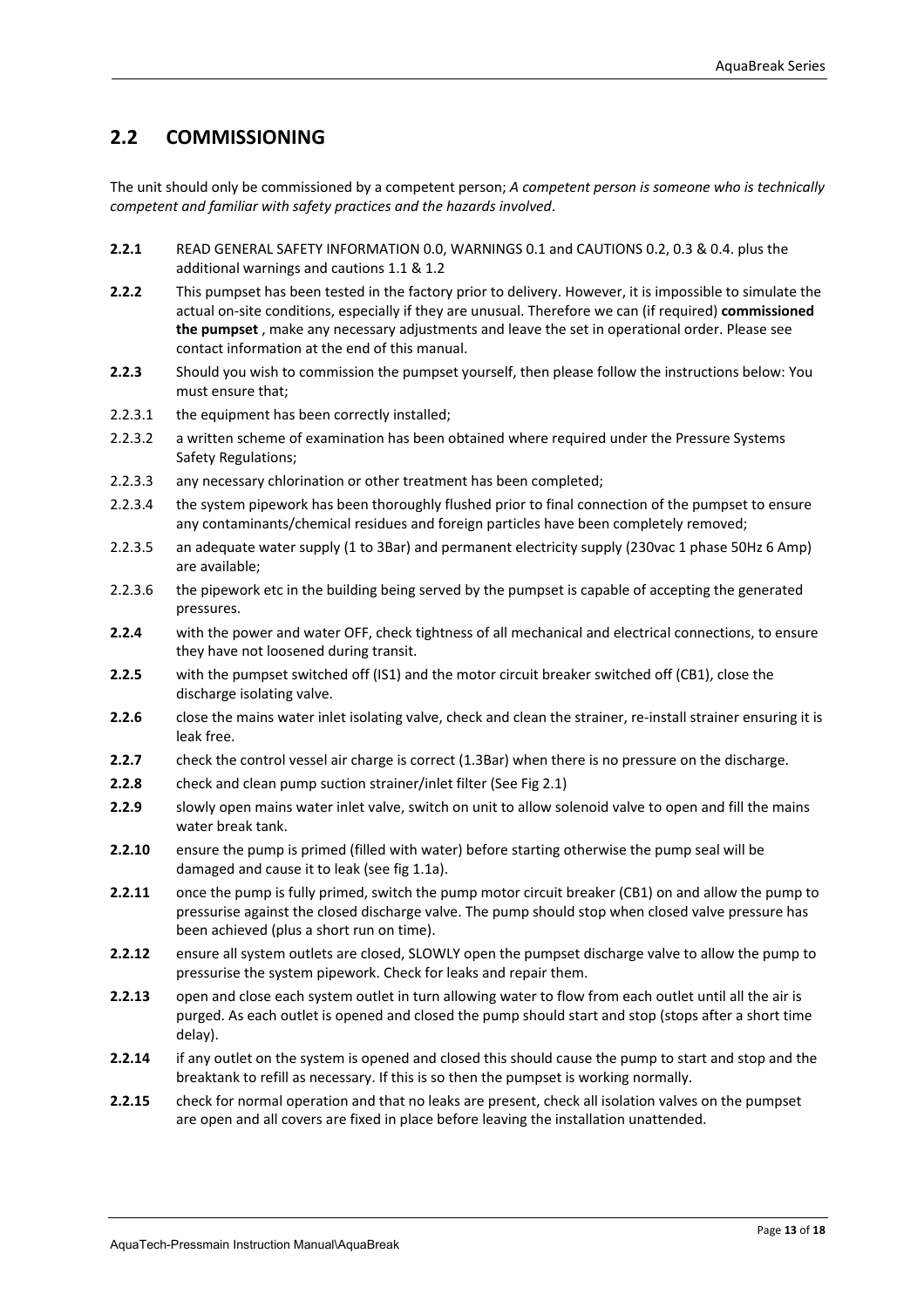## **2.3 OPERATING INSTRUCTIONS**

#### **These pumpsets are used for increasing the supply pressure of cold potable water whilst also providing back flow protection to fluid category 5.**

The unit should only be operated by a competent person; *A competent person is someone who is technically competent and familiar with safety practices and the hazards involved*.

#### **2.3.1 ADDITIONAL WARNINGS**

#### **DO NOT TOUCH ANY LIVE PARTS FOR AT LEAST 5 MINUTES AFTER SWITCHING OFF THE POWER**

READ GENERAL SAFETY INFORMATION 0.0, WARNINGS 0.1 and CAUTIONS 0.2, 0.3 & 0.4.

#### **2.3.2 ADDITIONAL CAUTIONS**

- **2.3.2.1**  READ GENERAL SAFETY INFORMATION 0.0, WARNINGS 0.1 and CAUTIONS 0.2, 0.3 & 0.4.
- **2.3.2.2**  Ensure the pump is primed before starting otherwise the pump seal will be damaged and cause a leak.
- **2.3.2.3**  Seal faces are lubricated by the pumped liquid, as such new seals will leak slightly until "run‐in" there after the leakage should be small enough to evaporate and remain un‐noticed.

#### **2.3.3 NORMAL OPERATION**

This pumpset increases and maintains the supply pressure to a preset 'Duty' pressure whilst also providing back flow protection to fluid category 5.

The pumpset consists of a pump with built in pressure and flow switches, a mains water break tank with solenoid filling valve and controls, all mounted in a steel enclosure together with associated discharge valve and external mains water isolation valve & strainer. The pumpset can be wall or floor mounted.

- **2.3.3.1** For "normal" operation, all pumpset inlet and discharge valves should be left open, all hydraulic accumulator/expansion vessel isolating valves should be left open, and drain cock/valves should be left closed. Should it be necessary to have a situation that is not "normal" operation, then we would strongly recommend attendance to site by our trained/authorised service personnel. Please contact AquaTech‐Pressmain for more details.
- **2.3.3.2** Once installed and commissioned correctly, the pumpset automatically starts and stops the pump as system outlets are opened and closed. The breaktank automatically fills as and when required.
- **2.3.3.3 Dry run protection.** The pump has automatic dry run protection built in should the mains water breaktank run dry for any reason. Dependent upon the installed pump type, two scenarios can occur following initiation of dry run protection. 1) The pump will stop and lock-out, this requires manually restarting by switching off the power supply for 10 seconds then switching back on again. 2) The pump will automatically attempt to restart every 5 minutes for 3 attempts before shutting down and requiring manually switching off, wait 10 seconds, switch on to reinitiate the start sequence. If the pump continues to initiate the dry run protection then it may need to be primed again (see commissioning 2.2), have a blocked strainer or no water is entering the break tank.
- **2.3.3.4** The tank level control relay (LR1) controls the operation of the solenoid valve. The LED indicator is OFF when there is no power, slow flashing for ON with tank full, fast flashing for short timing period, permanently lit for ON and filling tank.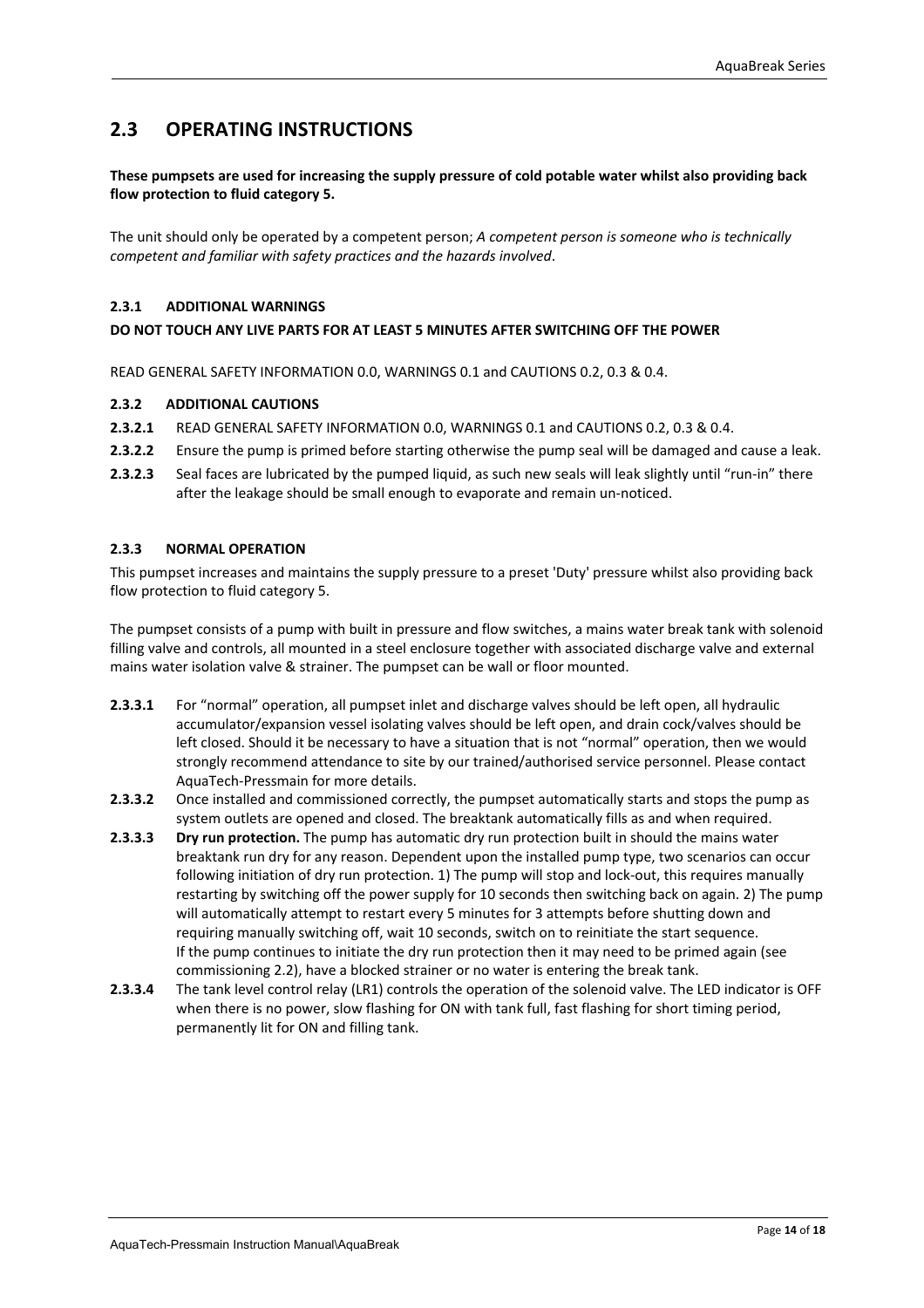#### **2.3.4 TROUBLE SHOOTING GUIDE**

| <b>Symptoms</b>                                                                       | <b>Possible Cause</b>                                           | <b>Check</b>                                                                                                                                                |  |  |
|---------------------------------------------------------------------------------------|-----------------------------------------------------------------|-------------------------------------------------------------------------------------------------------------------------------------------------------------|--|--|
|                                                                                       | Electrical supply off                                           | Check power supply, electrical<br>isolator, fuses, RCD, motor circuit<br>breaker, wiring connections                                                        |  |  |
|                                                                                       | Pump seized (motor buzzes)                                      | Pump has not been run regularly<br>(weekly). Contact Aquatech<br>Pressmain service                                                                          |  |  |
|                                                                                       | Pump seized (internal motor<br>thermotrip operated)             | Pump has not been run regularly<br>(weekly). Contact Aquatech<br>Pressmain service                                                                          |  |  |
| No water, pump will not start                                                         | Dry run protection initiated (see<br>2.3.3.3)                   | Breaktank is empty, check inlet<br>valve/strainer and solenoid valve<br>operation. Check mains water<br>supply. Check pump suction<br>strainer/inlet filter |  |  |
|                                                                                       | Maximum system head exceeds 8m<br>for AB5-35 or 12m for AB5-45. | Pump start Pressure switch will not<br>operate if maximum system head is<br>exceeded.                                                                       |  |  |
|                                                                                       | Pump stopped on low water (dry<br>run), no water in break tank  | Tank Level Control relay fault, switch<br>power off, wait 10 seconds and<br>switch power on again to reset<br>control relay.                                |  |  |
| No water, pump does run                                                               | Pump air-locked                                                 | Vent/prime pump to remove all air.<br>Check pump suction strainer/inlet<br>filter                                                                           |  |  |
|                                                                                       | Pump partially air-locked                                       | Vent/prime pump to remove all air                                                                                                                           |  |  |
|                                                                                       | Mains water/Pump inlet strainer<br>blocked/partially blocked    | Clean mains water/pump inlet<br>strainer (section 2.4)                                                                                                      |  |  |
| Reduced/intermittent flow                                                             | Air in system                                                   | Purge air from all system pipework                                                                                                                          |  |  |
|                                                                                       | Dry run protection initiated (see<br>2.3.3.3)                   | Breaktank is empty, check inlet<br>valve/strainer and solenoid valve<br>operation. Check mains water supply                                                 |  |  |
|                                                                                       | Leak in system                                                  | Check all system pipework and<br>outlets for leak                                                                                                           |  |  |
|                                                                                       | Control vessel air-charge incorrect                             | Check air charge pressure in vessel                                                                                                                         |  |  |
| Pump continues to run with all<br>outlets closed or pump cycles on and<br>off (hunts) | Jammed flow switch                                              | Remove discharge hose and check<br>flow switch for free movement, no<br>debris                                                                              |  |  |
|                                                                                       | Jammed non-return valve                                         | Remove non-return valve and check<br>for free movement, no debris                                                                                           |  |  |
|                                                                                       | Damaged flow or pressure switch                                 | Contact Aquatech Pressmain service                                                                                                                          |  |  |

# **If a problem persists, contact AQUATECH‐PRESSMAIN service department quoting the serial number WN: \_\_\_\_\_\_\_ (on control panel fascia)**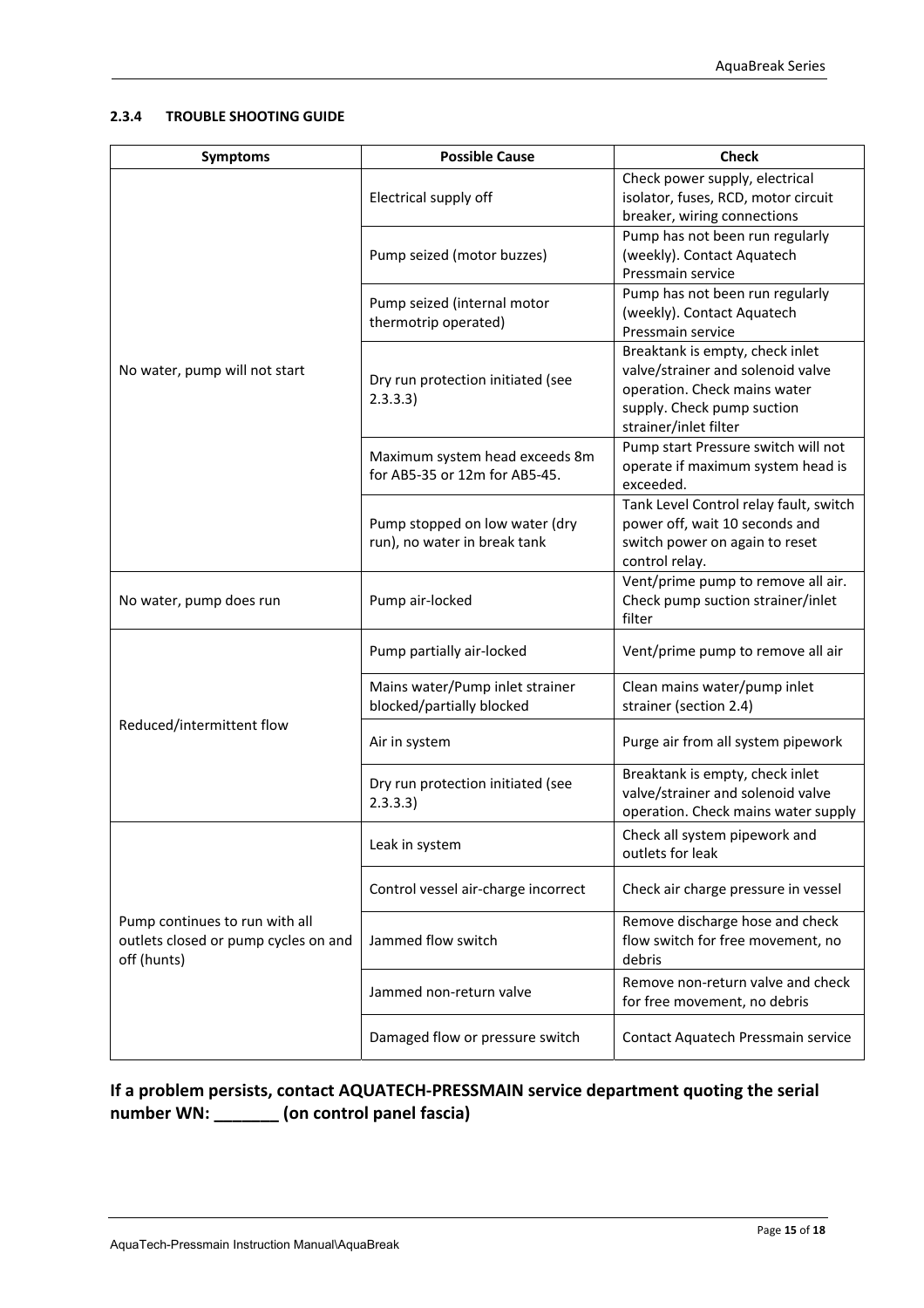### **2.4 MAINTENANCE INSTRUCTIONS**

#### **DO NOT TOUCH ANY LIVE PARTS FOR AT LEAST 5 MINUTES AFTER SWITCHING OFF TO ALLOW CAPACITORS TO DISCHARGE.**

The unit should only be maintained by a competent person; *A competent person is someone who is technically competent and familiar with safety practices and the hazards involved*.

#### **2.4.1 ADDITIONAL CAUTIONS**

**2.4.1.1** READ GENERAL SAFETY INFORMATION 0.0, WARNINGS 0.1 and CAUTIONS 0.2 to 0.4**.** 

#### **2.4.2 PROCEDURE**

Every 6 months the pumpset should be maintained by authorised AquaTech‐Pressmain service agents ‐ see Servicing (Section 3.)

#### **Pump inlet filter/suction strainer**

The pump inlet filter should be regularly checked to remove any build‐up of debris.



**Fig 2.1 Pump inlet filter/suction strainer**

#### **Mains water inlet strainer**

The mains water inlet strainer should be regularly checked to remove any build‐up of debris. **Fig 2.2 Mains water inlet isolation valve & strainer**



#### **Control vessel**

**Air Charge Pressure.** The correct charge pressure provides reliable operation of the system and a prolonged lifetime of the diaphragm. This should be checked regularly to avoid problems such as unstable pump operation.

**1. To adjust air charge pressure**: switch off the pumpset, release system pressure on water side by opening a system outlet, and leave open. The water inside the bladder will be pushed back by the air charge pressure. Remove cap on the filling valve, set air charge pressure refilling using dry air or nitrogen. Screw cap firmly on filling valve. Close the system outlet. Close pumpset discharge valve, switch pumpset back on and slowly open discharge valve to the system.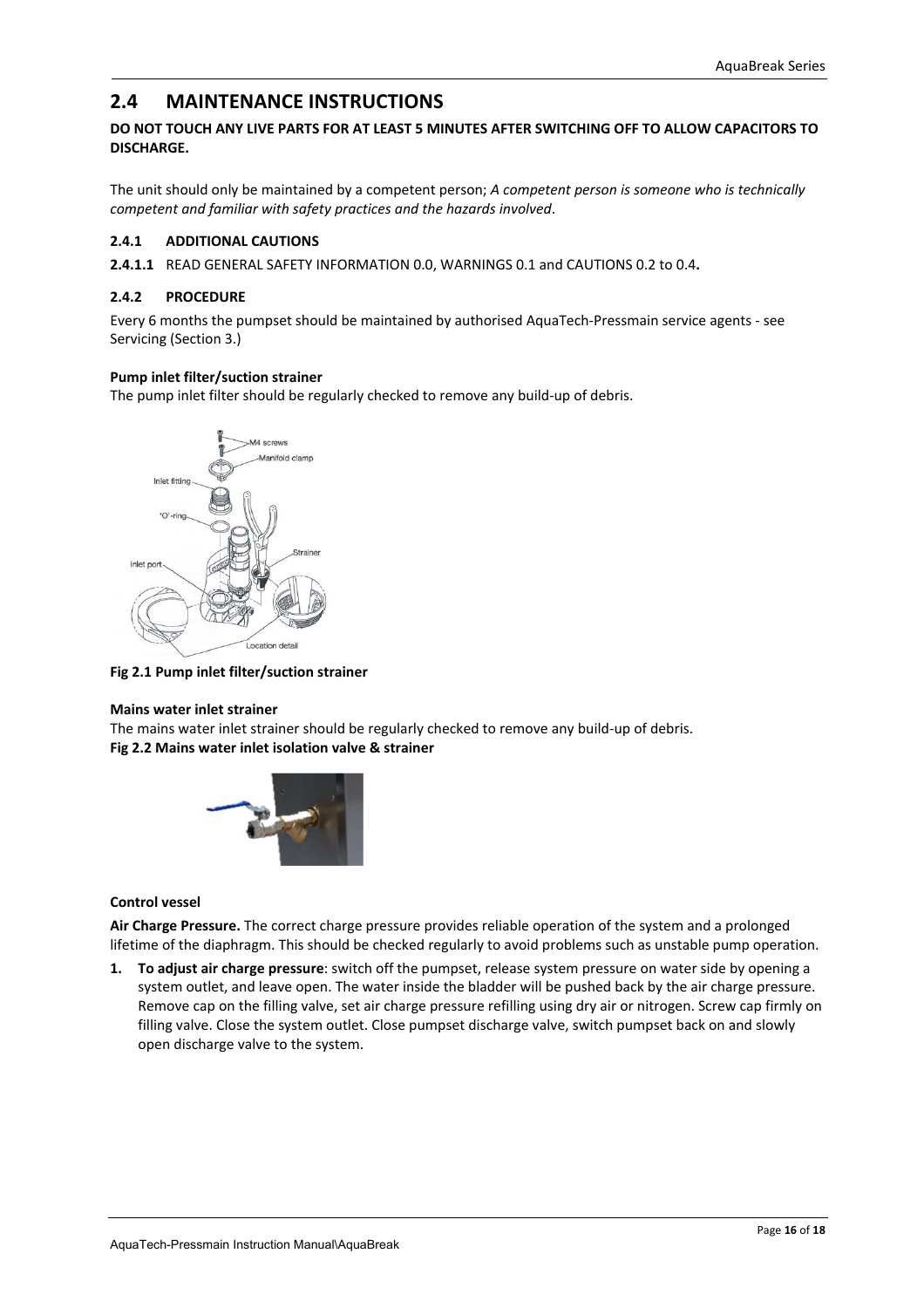# **3. SERVICING**

### **3.1 MAINTENANCE AND CARE OF YOUR EQUIPMENT**

The AquaTech‐Pressmain equipment that is described in this instruction booklet has been manufactured and tested to the highest standards of design and quality. It will give trouble free operation over many years provided it is maintained regularly from when it is commissioned. To keep it operating efficiently in a safe, economical and environmentally friendly condition, regular maintenance is an essential part.

AquaTech‐Pressmain along with its' service division, Acorn Pressurisation Services are the official providers of commissioning and maintenance services. (see below).

Several companies operating under the Aquatronic Group Management structure are available to fulfil a wide range of servicing and maintenance requirements, as detailed below.

### **3.2 LEGAL REQUIREMENTS**

Hydraulic Accumulators/Expansion Vessels installed as part of/in conjunction with this equipment, with Pressure x Volume above 250 Bar‐litres, require formal inspection in accordance with a "Written Scheme of Examination". This is a Legal Requirement on the part of the Owner/User under the "Pressure Systems Safety Regulations" (PSSR). A "Written Scheme" and regular inspection can be provided by either Acorn Pressurisation Services (combined maintenance and inspection) or ESIS Ltd (inspection only), see details below.

COR

**Plant Servicing & Inspection**  *ACORN PRESSURISATION SERVICES, AGM House, Essex, CO6 1GT. Ph: 01206 215151 10 Wheel Forge Way, Manchester. M17 1EH. Ph: 0161 226 4727* 

Acorn provides maintenance and installation of all types of packaged water pumping equipment for building services. Its specialist fields are Pressure booster equipment and sealed systems for heating and chilled water distribution systems. Regular servicing of any plant for essential services is vital because wear and tear are very gradual processes. With preventative maintenance, the costs are small and benefits in reliability, safety and economy can be significant. Acorn Pressurisation Services can provide a complete package of schemes for preventative maintenance on all AquaTech‐Pressmain and other makes of equipment.



**Pressure Vessel Inspection**  *ESIS ENGINEERING SAFETY & INSPECTION SERVICES LTD, AGM House, London Rd, Copford, Colchester, Essex, CO6 1GT. Phone: 01206 215141* 

Under the Pressure Systems Safety Regulations, expansion vessels and hydraulic accumulators, generally 250 bar‐litres and greater, and protection devices, require a Written Scheme of Examination before they can be operated. ESIS Inspection and Insurance Services Limited specifications can provide the means to comply with these regulations. These services can be extended to cover other units e.g. air pressure receivers etc.

### **3.3 SERVICE CONTACTS**

**For service during warranty period contact: AQUATECH‐PRESSMAIN Service Department Head Office Tel: 01206 215121 Manchester Office Tel: 0161 226 4727 For regular servicing, contact service division: ACORN PRESSURISATION SERVICES Head Office Tel: 01206 215151 Manchester Office Tel: 0161 226 4727** 

who will be pleased to give you expert advice on this or any other servicing matter.

# **4. DISPOSAL**

Disposal of this product or parts of it must be carried out in accordance with the following guidelines:

Use the local public or private recycling/waste collection service.

In case such a recycling/waste collection service does not exist or cannot handle the materials used in this product, please deliver the product or any hazardous material from it to your nearest AquaTech‐Pressmain office.